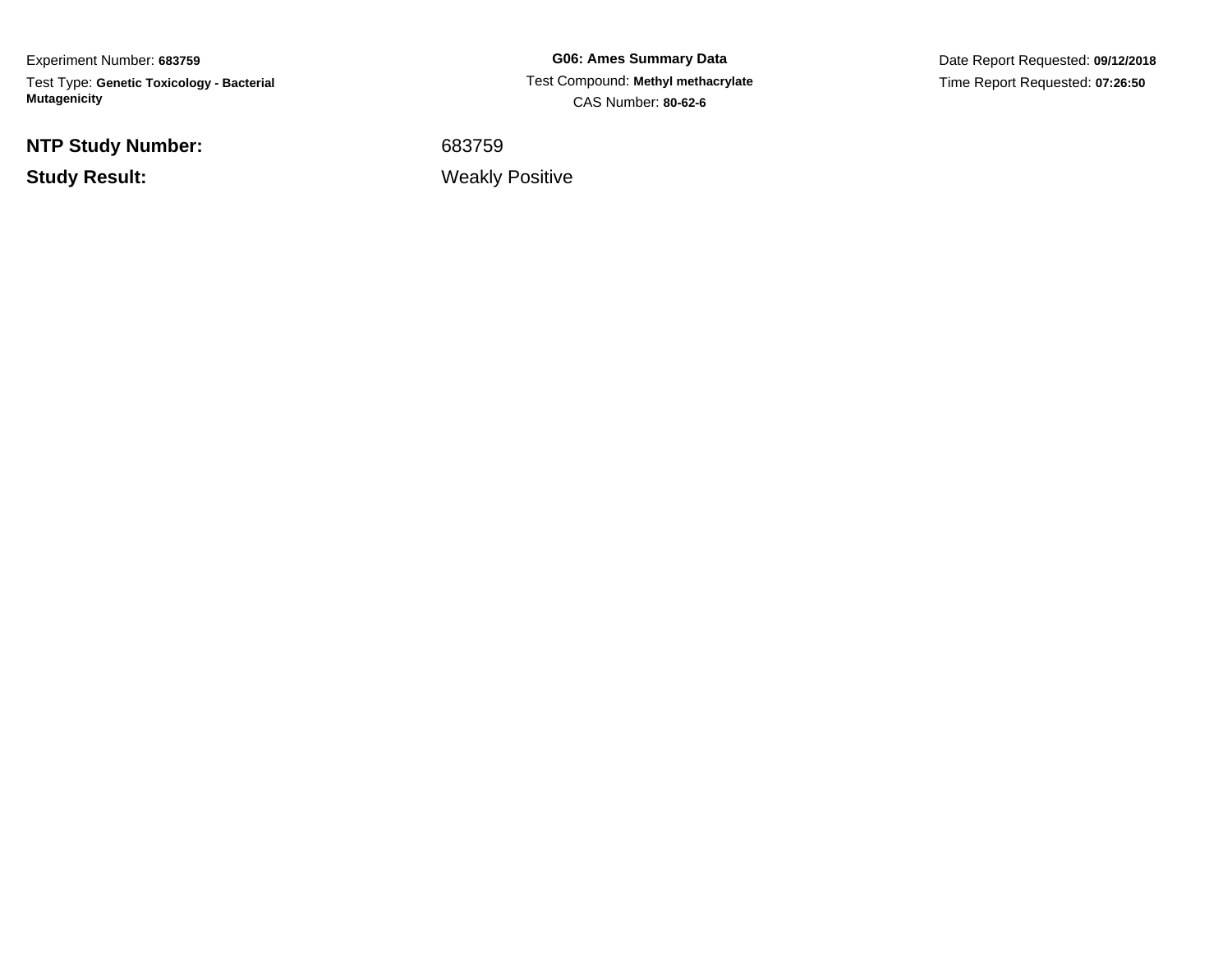Test Type: **Genetic Toxicology - Bacterial Mutagenicity**

# **G06: Ames Summary Data** Test Compound: **Methyl methacrylate**CAS Number: **80-62-6**

|                               |                   |                   | Strain: TA100          |                        |                     |
|-------------------------------|-------------------|-------------------|------------------------|------------------------|---------------------|
| Dose (ug/Plate)               | <b>Without S9</b> | <b>Without S9</b> | <b>With 30% Rat S9</b> | <b>With 30% Rat S9</b> | With 30% Hamster S9 |
| Vehicle Control <sup>1</sup>  |                   | $123 \pm 4.4$     |                        | $149 \pm 12.7$         |                     |
| Vehicle Control <sup>2</sup>  | $155 \pm 9.9$     |                   | $165 \pm 0.9$          |                        | $158 \pm 9.6$       |
| 0.025                         |                   | 0.9<br>$89 \pm$   |                        | $111 \pm 12.5$         |                     |
| 0.05                          |                   | $76 \pm$<br>0.6   |                        | $94 \pm 3.6$           |                     |
| 0.075                         |                   | $98 \pm$<br>8.5   |                        | $125 \pm 9.2$          |                     |
| 0.1                           |                   | $107 \pm 4.0$     |                        | $156 \pm 12.4$         |                     |
| 0.2                           |                   | $102 \pm 10.8$    |                        | $164 \pm 6.8$          |                     |
| 1.0                           |                   |                   |                        |                        |                     |
| 5.0                           |                   |                   |                        |                        |                     |
| 100.0                         | $126 \pm 8.6$     |                   | $154 \pm 8.5$          |                        | $159 \pm 13.0$      |
| 333.0                         | $115 \pm 1.2$     |                   | $160 \pm 13.9$         |                        | $155 \pm 5.8$       |
| 1000.0                        | $134 \pm 5.9$     |                   | $155 \pm 3.2$          |                        | $145 \pm 4.8$       |
| 3333.0                        | $145 \pm 4.7$     |                   | $157 \pm 5.0$          |                        | $160 \pm 6.7$       |
| 6666.0                        | $113 \pm 6.7^s$   |                   |                        |                        |                     |
| 10000.0                       |                   |                   | $1 \pm 0.7$            |                        | $127 \pm 13.7$      |
| <b>Trial Summary</b>          | Negative          | Negative          | Negative               | Negative               | Negative            |
| Positive Control <sup>3</sup> |                   |                   |                        |                        |                     |
| Positive Control <sup>4</sup> |                   |                   |                        |                        | $605 \pm 16.8$      |
| Positive Control <sup>5</sup> |                   |                   |                        | $439 \pm 13.2$         |                     |
| Positive Control <sup>6</sup> |                   |                   | $423 \pm 13.6$         |                        |                     |
| Positive Control <sup>7</sup> |                   | $1650 \pm 138.0$  |                        |                        |                     |
| Positive Control <sup>8</sup> | $1194 \pm 37.0$   |                   |                        |                        |                     |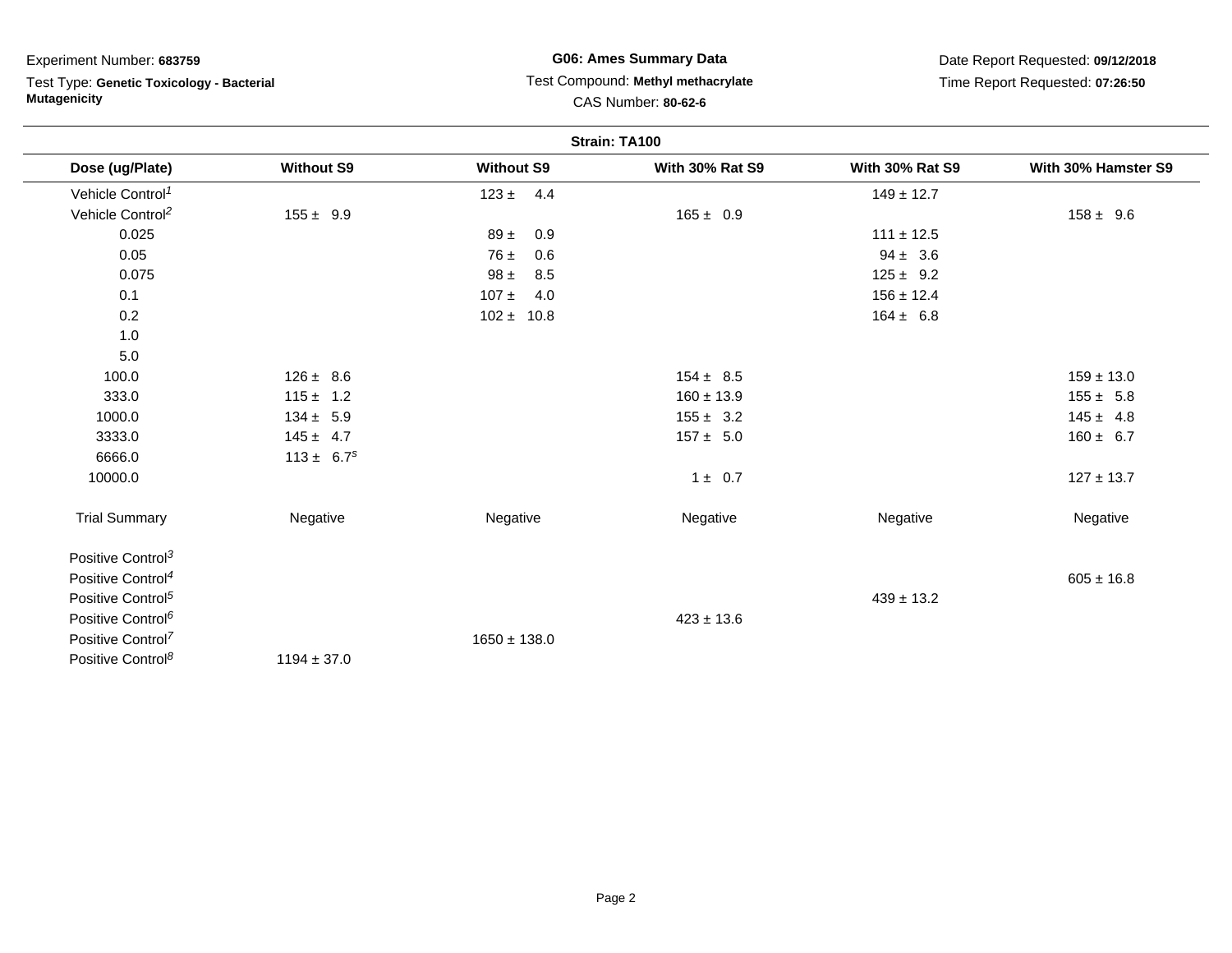Test Type: **Genetic Toxicology - Bacterial Mutagenicity**

### **Strain: TA100**

| Dose (ug/Plate)               | With 30% Hamster S9 |
|-------------------------------|---------------------|
| Vehicle Control <sup>1</sup>  | $164 \pm 3.8$       |
| Vehicle Control <sup>2</sup>  |                     |
| 0.025                         | $146 \pm 5.0$       |
| 0.05                          | $125 \pm 18.5$      |
| 0.075                         | $145 \pm 7.4$       |
| 0.1                           | $167 \pm 7.9$       |
| 0.2                           | $146 \pm 6.0$       |
| 1.0                           |                     |
| $5.0\,$                       |                     |
| 100.0                         |                     |
| 333.0                         |                     |
| 1000.0                        |                     |
| 3333.0                        |                     |
| 6666.0                        |                     |
| 10000.0                       |                     |
| <b>Trial Summary</b>          | Negative            |
| Positive Control <sup>3</sup> | $771 \pm 18.1$      |
| Positive Control <sup>4</sup> |                     |
| Positive Control <sup>5</sup> |                     |
| Positive Control <sup>6</sup> |                     |
| Positive Control <sup>7</sup> |                     |
| Positive Control <sup>8</sup> |                     |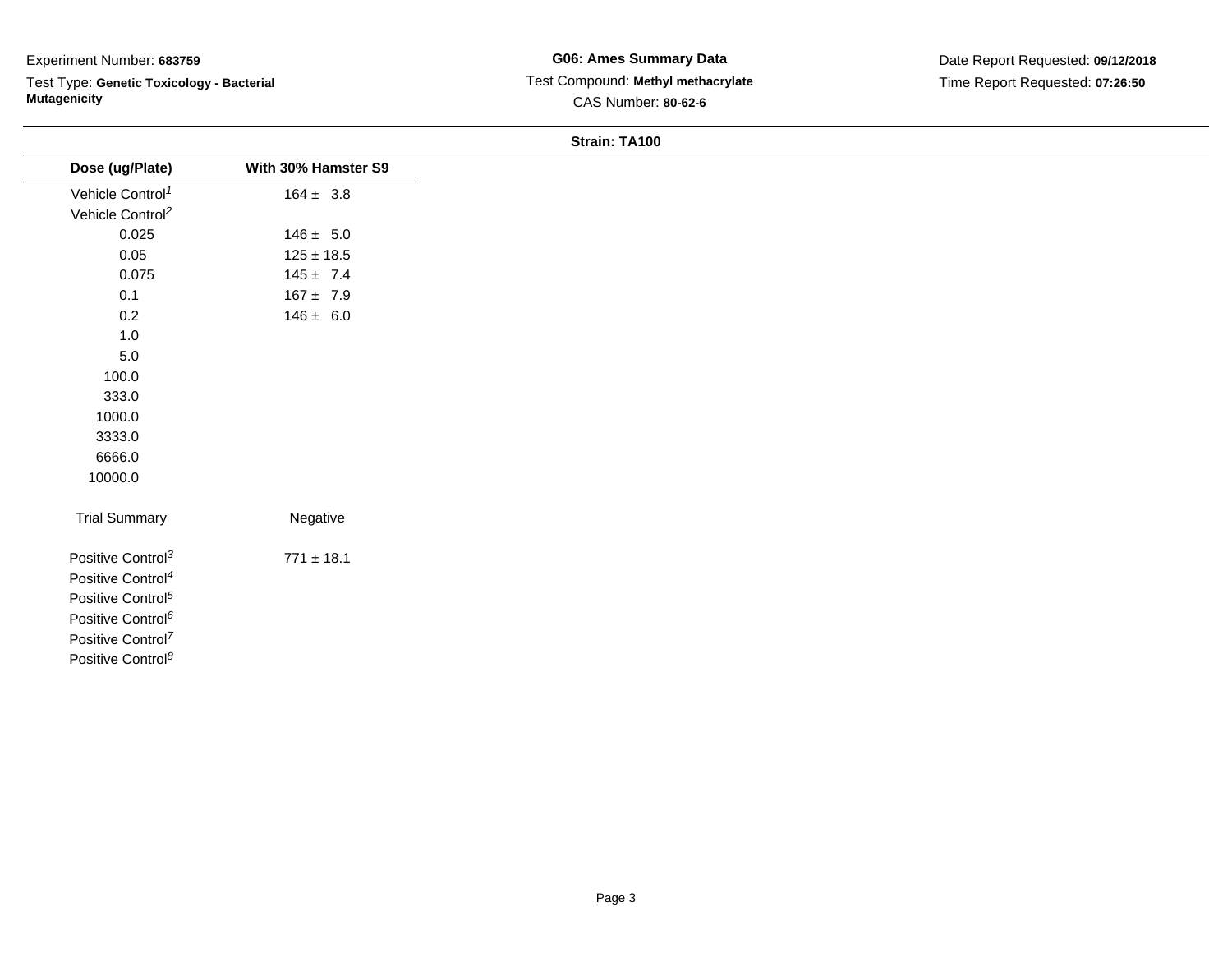Test Type: **Genetic Toxicology - Bacterial Mutagenicity**

# **G06: Ames Summary Data** Test Compound: **Methyl methacrylate**CAS Number: **80-62-6**

|                               | Strain: TA1537         |                     |
|-------------------------------|------------------------|---------------------|
| Dose (ug/Plate)               | <b>With 30% Rat S9</b> | With 30% Hamster S9 |
| Vehicle Control <sup>2</sup>  | $6 \pm 1.5$            | $6 \pm 1.8$         |
| 33.0                          | $7 \pm 1.3$            | $5 \pm 0.7$         |
| 100.0                         | $7 \pm 2.0$            | $4 \pm 1.5$         |
| 333.0                         | $6 \pm 0.9$            | $3\pm0.9$           |
| 1000.0                        | $8 \pm 2.6$            | $5 \pm 2.3$         |
| 1666.0                        | $5 \pm 0.6$            | $5 \pm 0.7$         |
| 3333.0                        | $5 \pm 0.3$            | $3 \pm 0.9$         |
| 6666.0                        | $1 \pm 0.9$            | $3 \pm 1.5$         |
| <b>Trial Summary</b>          | Negative               | Negative            |
| Positive Control <sup>4</sup> |                        | $22 \pm 3.3$        |
| Positive Control <sup>6</sup> | $15 \pm 1.8$           |                     |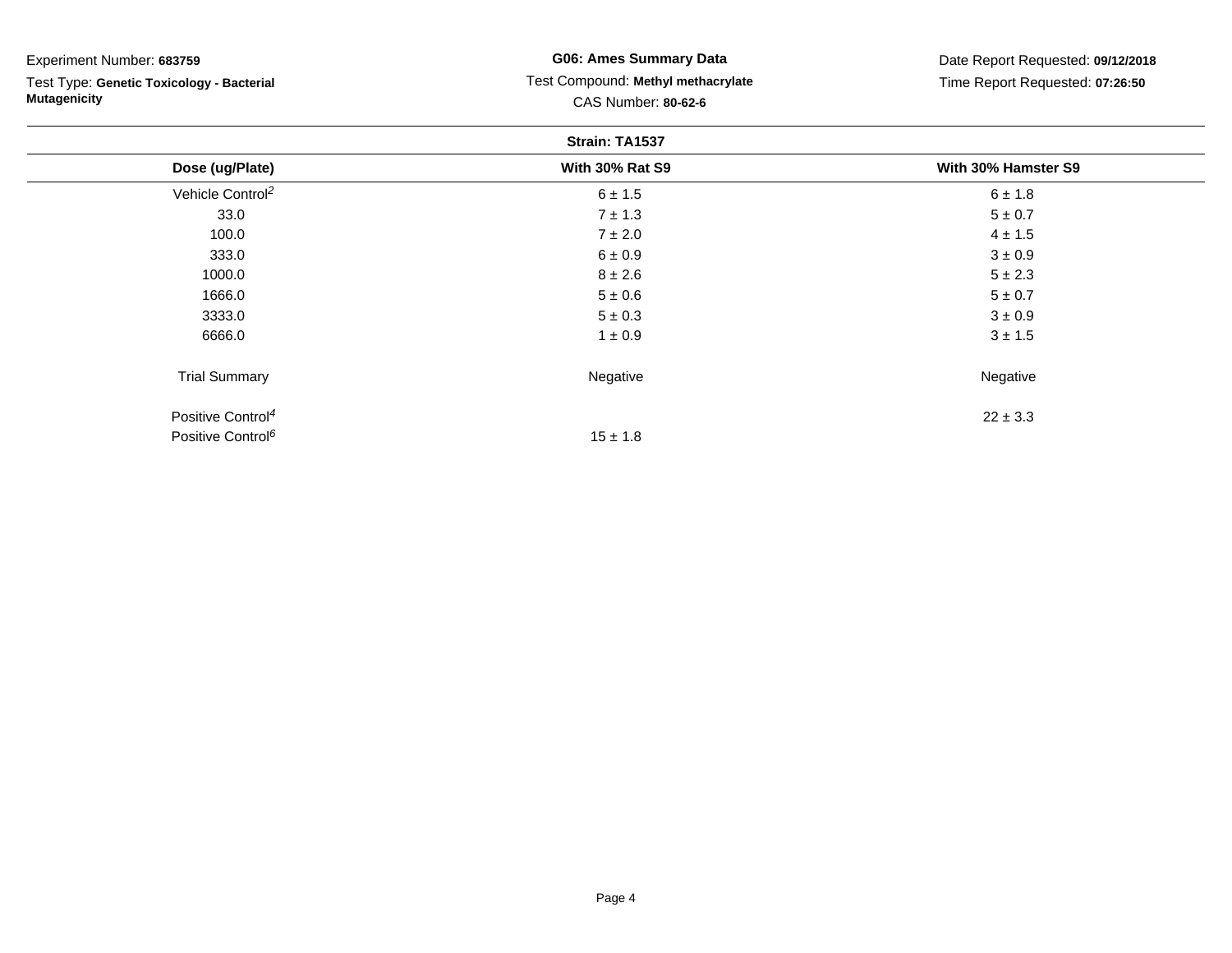Test Type: **Genetic Toxicology - Bacterial Mutagenicity**

## **G06: Ames Summary Data** Test Compound: **Methyl methacrylate**CAS Number: **80-62-6**

|                                |                   |                   | <b>Strain: TA97</b> |                        |                |
|--------------------------------|-------------------|-------------------|---------------------|------------------------|----------------|
| Dose (ug/Plate)                | <b>Without S9</b> | <b>Without S9</b> | <b>Without S9</b>   | With 5% Rat S9         | With 5% Rat S9 |
| Vehicle Control <sup>1</sup>   |                   |                   | $216 \pm 10.4$      |                        | $243 \pm 8.7$  |
| Vehicle Control <sup>2</sup>   | $148 \pm 2.0$     | $161 \pm 10.0$    |                     | $164 \pm 8.4$          |                |
| 0.001                          |                   |                   |                     |                        | $189 \pm 4.4$  |
| 0.005                          |                   |                   |                     |                        | $204 \pm 5.5$  |
| 0.01                           |                   |                   | $207 \pm 7.6$       |                        | $230 \pm 10.6$ |
| 0.025                          |                   |                   | $183 \pm 8.6$       |                        | $231 \pm 5.4$  |
| 0.05                           |                   |                   | $214 \pm 8.5$       |                        |                |
| 0.1                            |                   |                   | $201 \pm 2.6$       |                        |                |
| 33.0                           |                   |                   |                     | $159 \pm 7.5$          |                |
| 100.0                          | $147 \pm 15.2$    |                   |                     | $170 \pm 8.0$          |                |
| 333.0                          | $137 \pm 4.1$     | $180 \pm 9.1$     |                     | $197 \pm 12.3$         |                |
| 666.0                          |                   | $183 \pm 2.0$     |                     |                        |                |
| 1000.0                         | $176 \pm 8.0$     | $186 \pm 12.9$    |                     | $212 \pm 8.4$          |                |
| 1666.0                         |                   | $179 \pm 4.3$     |                     |                        |                |
| 3333.0                         | $171 \pm 4.0$     | $174 \pm 1.5$     |                     | $200 \pm 6.7$          |                |
| 6666.0                         | $122 \pm 7.5^s$   |                   |                     |                        |                |
| 10000.0                        |                   |                   |                     |                        |                |
| <b>Trial Summary</b>           | Negative          | Negative          | Negative            | <b>Weakly Positive</b> | Negative       |
| Positive Control <sup>9</sup>  |                   |                   |                     |                        |                |
| Positive Control <sup>10</sup> |                   |                   |                     |                        |                |
| Positive Control <sup>3</sup>  |                   |                   |                     |                        | $350 \pm 25.2$ |
| Positive Control <sup>4</sup>  |                   |                   |                     | $347 \pm 27.8$         |                |
| Positive Control <sup>5</sup>  |                   |                   |                     |                        |                |
| Positive Control <sup>6</sup>  |                   |                   |                     |                        |                |
| Positive Control <sup>11</sup> | $621 \pm 21.9$    | $384 \pm 21.4$    |                     |                        |                |
| Positive Control <sup>12</sup> |                   |                   | $450 \pm 27.0$      |                        |                |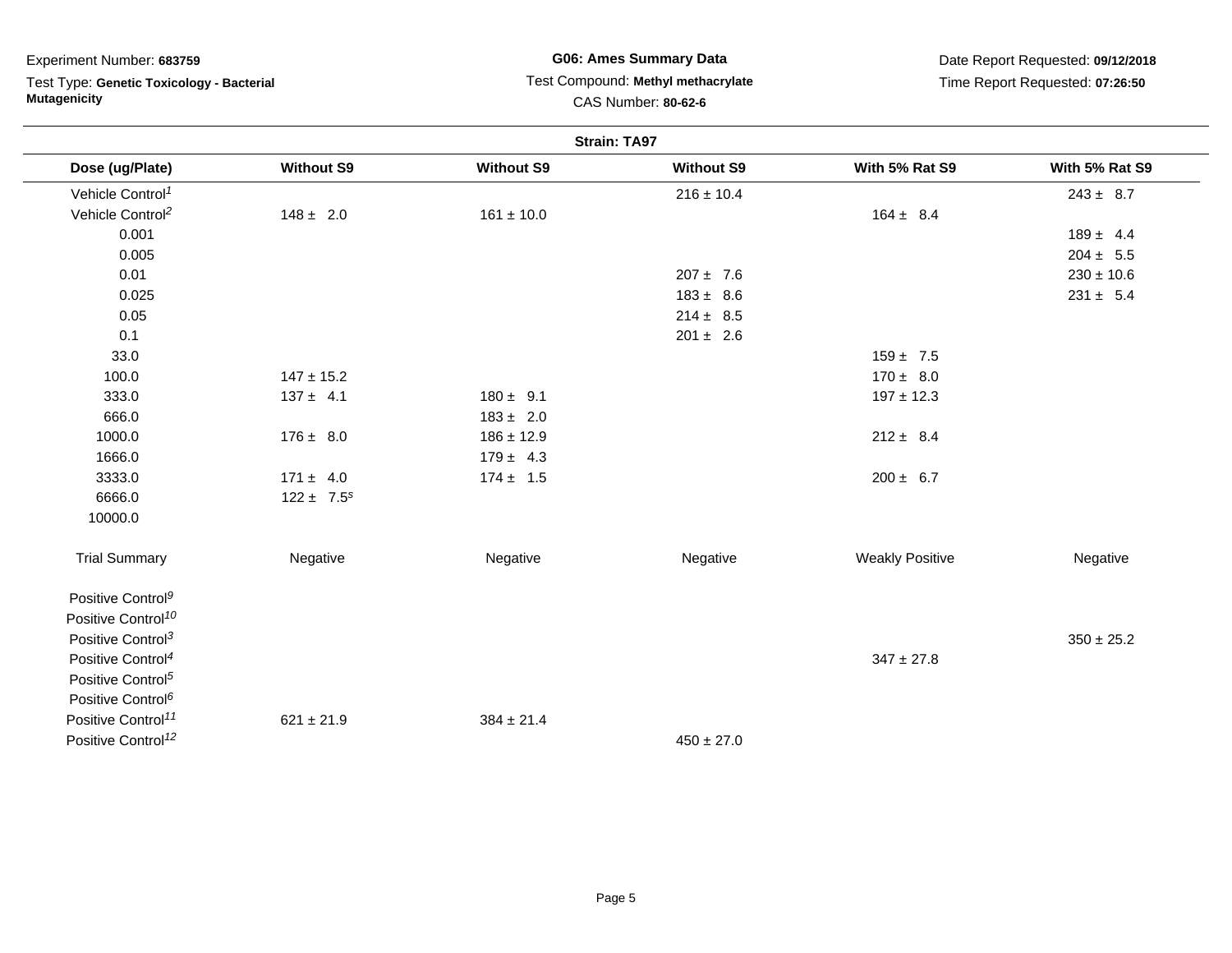Test Type: **Genetic Toxicology - Bacterial Mutagenicity**

**G06: Ames Summary Data** Test Compound: **Methyl methacrylate**CAS Number: **80-62-6**

|                                |                        |                        | <b>Strain: TA97</b>    |                        |                        |
|--------------------------------|------------------------|------------------------|------------------------|------------------------|------------------------|
| Dose (ug/Plate)                | <b>With 10% Rat S9</b> | <b>With 10% Rat S9</b> | <b>With 30% Rat S9</b> | <b>With 30% Rat S9</b> | <b>With 30% Rat S9</b> |
| Vehicle Control <sup>1</sup>   |                        | $201 \pm 9.3$          |                        |                        |                        |
| Vehicle Control <sup>2</sup>   | $190 \pm 18.0$         |                        | $175 \pm 6.1$          | $216 \pm 9.0$          | $168 \pm 10.4$         |
| 0.001                          |                        | $198 \pm 7.0$          |                        |                        |                        |
| 0.005                          |                        | $179 \pm 4.5$          |                        |                        |                        |
| 0.01                           |                        | $203 \pm 9.5$          |                        |                        |                        |
| 0.025                          |                        | $199 \pm 6.4$          |                        |                        |                        |
| 0.05                           |                        |                        |                        |                        |                        |
| 0.1                            |                        |                        |                        |                        |                        |
| 33.0                           | $181 \pm 3.1$          |                        |                        | $208 \pm 13.0$         | $192 \pm 3.6$          |
| 100.0                          | $180 \pm 9.9$          |                        | $186 \pm 8.5$          | $233 \pm 14.5$         | $172 \pm 10.8$         |
| 333.0                          | $178 \pm 16.6$         |                        | $225 \pm 18.7$         | $244 \pm 8.2$          | $214 \pm 6.1$          |
| 666.0                          |                        |                        |                        |                        |                        |
| 1000.0                         | $202 \pm 2.1$          |                        | $229 \pm 11.9$         | $244 \pm 27.7$         | $267 \pm 3.8$          |
| 1666.0                         |                        |                        |                        |                        | $246 \pm 9.5$          |
| 3333.0                         | $199 \pm 21.1$         |                        | $263 \pm 13.7$         | $269 \pm 10.0$         | $210 \pm 8.1$          |
| 6666.0                         |                        |                        |                        |                        | $243 \pm 5.3$          |
| 10000.0                        |                        |                        | $163 \pm 8.0^s$        |                        |                        |
| <b>Trial Summary</b>           | Negative               | Negative               | <b>Weakly Positive</b> | Equivocal              | <b>Weakly Positive</b> |
| Positive Control <sup>9</sup>  |                        |                        |                        |                        |                        |
| Positive Control <sup>10</sup> |                        |                        |                        |                        |                        |
| Positive Control <sup>3</sup>  |                        | $329 \pm 6.3$          |                        |                        |                        |
| Positive Control <sup>4</sup>  | $308 \pm 2.0$          |                        |                        |                        |                        |
| Positive Control <sup>5</sup>  |                        |                        |                        |                        |                        |
| Positive Control <sup>6</sup>  |                        |                        | $334 \pm 6.0$          | $324 \pm 15.7$         | $371 \pm 16.9$         |
| Positive Control <sup>11</sup> |                        |                        |                        |                        |                        |
| Positive Control <sup>12</sup> |                        |                        |                        |                        |                        |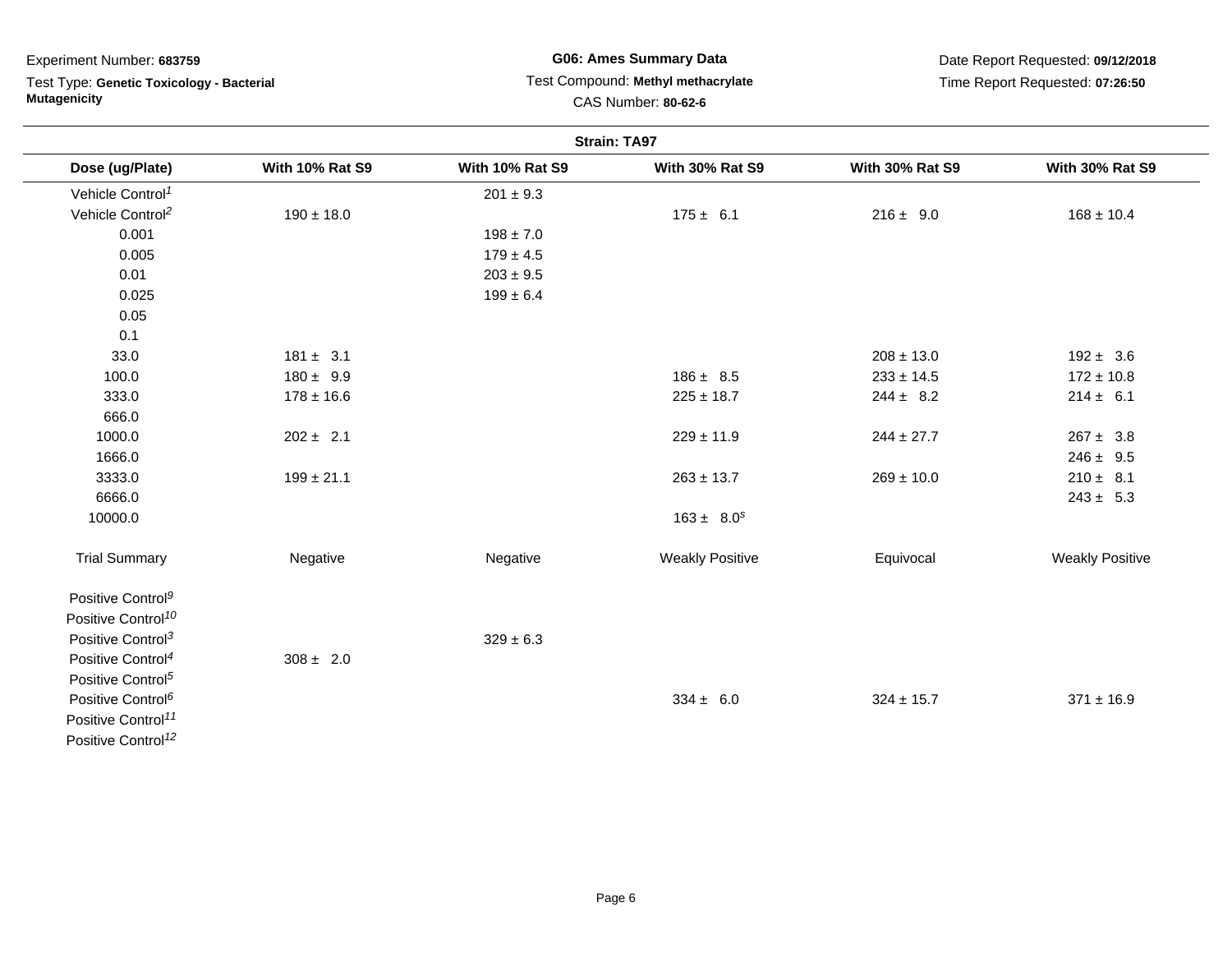Test Type: **Genetic Toxicology - Bacterial Mutagenicity**

# **G06: Ames Summary Data** Test Compound: **Methyl methacrylate**CAS Number: **80-62-6**

|                                |                        |                        | <b>Strain: TA97</b>    |                    |                    |
|--------------------------------|------------------------|------------------------|------------------------|--------------------|--------------------|
| Dose (ug/Plate)                | <b>With 30% Rat S9</b> | <b>With 30% Rat S9</b> | <b>With 30% Rat S9</b> | With 5% Hamster S9 | With 5% Hamster S9 |
| Vehicle Control <sup>1</sup>   | $212 \pm 10.1$         | $211 \pm 9.6$          | $253 \pm 11.7$         |                    | $171 \pm 4.3$      |
| Vehicle Control <sup>2</sup>   |                        |                        |                        | $157 \pm 7.5$      |                    |
| 0.001                          |                        |                        | $258 \pm 6.7$          |                    | $166 \pm 13.8$     |
| 0.005                          |                        | $248 \pm 12.7$         | $251 \pm 8.5$          |                    | $182 \pm 6.6$      |
| 0.01                           | $279 \pm 22.4$         | $279 \pm 15.7$         | $251 \pm 4.9$          |                    | $197 \pm 19.9$     |
| 0.025                          | $240 \pm 11.8$         | $281 \pm 10.7$         | $248 \pm 2.2$          |                    | $175 \pm 13.3$     |
| 0.05                           | $254 \pm 10.5$         | $269 \pm 21.7$         |                        |                    |                    |
| 0.1                            | $243 \pm 22.1$         |                        |                        |                    |                    |
| 33.0                           |                        |                        |                        |                    |                    |
| 100.0                          |                        |                        |                        |                    |                    |
| 333.0                          |                        |                        |                        | $191 \pm 4.7$      |                    |
| 666.0                          |                        |                        |                        | $191 \pm 4.6$      |                    |
| 1000.0                         |                        |                        |                        | $201 \pm 1.5$      |                    |
| 1666.0                         |                        |                        |                        | $207 \pm 7.5$      |                    |
| 3333.0                         |                        |                        |                        | $192 \pm 10.5$     |                    |
| 6666.0                         |                        |                        |                        |                    |                    |
| 10000.0                        |                        |                        |                        |                    |                    |
| <b>Trial Summary</b>           | Equivocal              | Equivocal              | Negative               | Equivocal          | Negative           |
| Positive Control <sup>9</sup>  |                        |                        |                        | $573 \pm 18.8$     |                    |
| Positive Control <sup>10</sup> |                        |                        |                        |                    | $389 \pm 1.2$      |
| Positive Control <sup>3</sup>  |                        |                        |                        |                    |                    |
| Positive Control <sup>4</sup>  |                        |                        |                        |                    |                    |
| Positive Control <sup>5</sup>  | $330 \pm 10.4$         | $335 \pm 13.5$         | $421 \pm 20.6$         |                    |                    |
| Positive Control <sup>6</sup>  |                        |                        |                        |                    |                    |
| Positive Control <sup>11</sup> |                        |                        |                        |                    |                    |
| Positive Control <sup>12</sup> |                        |                        |                        |                    |                    |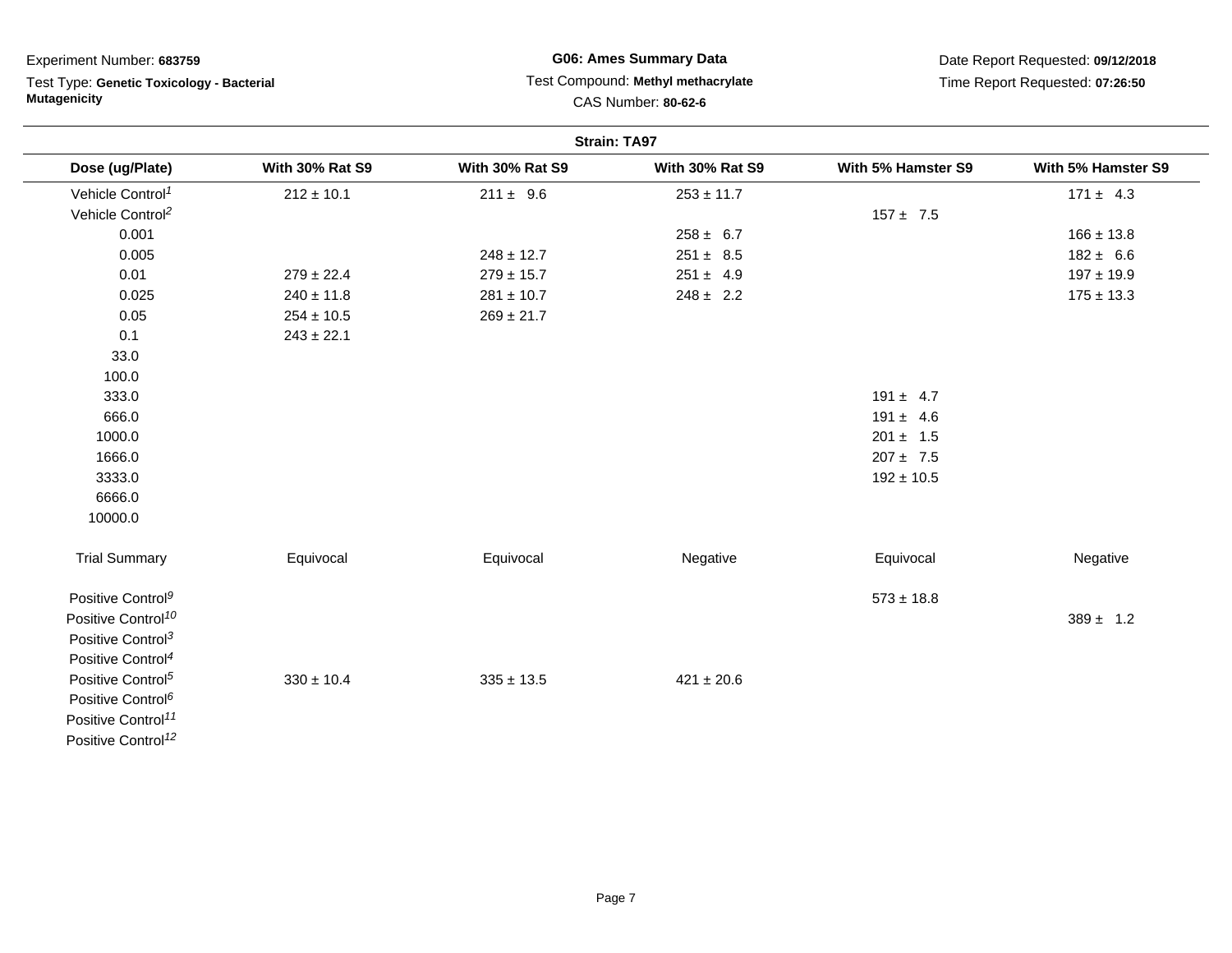# Test Type: **Genetic Toxicology - Bacterial Mutagenicity**

# **G06: Ames Summary Data**Test Compound: **Methyl methacrylate**

Date Report Requested: **09/12/2018**Time Report Requested: **07:26:50**

CAS Number: **80-62-6**

|                                |                     |                     | <b>Strain: TA97</b> |                             |                        |
|--------------------------------|---------------------|---------------------|---------------------|-----------------------------|------------------------|
| Dose (ug/Plate)                | With 10% Hamster S9 | With 10% Hamster S9 | With 10% Hamster S9 | With 30% Hamster S9         | With 30% Hamster S9    |
| Vehicle Control <sup>1</sup>   |                     |                     | $163 \pm 4.7$       |                             |                        |
| Vehicle Control <sup>2</sup>   | $157 \pm 1.8$       | $167 \pm 10.7$      |                     | $153 \pm 5.2$               | $158 \pm 3.2$          |
| 0.001                          |                     |                     | $159 \pm 6.8$       |                             |                        |
| 0.005                          |                     |                     | $155 \pm 8.3$       |                             |                        |
| 0.01                           |                     |                     | $163 \pm 14.4$      |                             |                        |
| 0.025                          |                     |                     | $171 \pm 9.0$       |                             |                        |
| 0.05                           |                     |                     |                     |                             |                        |
| 0.1                            |                     |                     |                     |                             |                        |
| 33.0                           |                     |                     |                     |                             |                        |
| 100.0                          |                     | $161 \pm 5.5$       |                     | $128 \pm 1.5$               |                        |
| 333.0                          | $169 \pm 11.6$      | $166 \pm 5.7$       |                     | $126 \pm 2.3$               | $204 \pm 4.4$          |
| 666.0                          | $174 \pm 9.3$       | $175 \pm 8.6$       |                     |                             | $220 \pm 9.8$          |
| 1000.0                         | $209 \pm 6.4$       | 6.4<br>181 $\pm$    |                     | $185 \pm 12.8$              | $230 \pm 10.1$         |
| 1666.0                         | $198 \pm 7.9$       | $196 \pm 1.5$       |                     |                             | $235 \pm 6.4$          |
| 3333.0                         | $184 \pm 9.5$       |                     |                     | $178 \pm 3.2$               | $200 \pm 10.1$         |
| 6666.0                         |                     |                     |                     |                             |                        |
| 10000.0                        |                     |                     |                     | $114 \pm 10.9$ <sup>s</sup> |                        |
| <b>Trial Summary</b>           | Equivocal           | Negative            | Negative            | Negative                    | <b>Weakly Positive</b> |
| Positive Control <sup>9</sup>  | $422 \pm 25.5$      | $658 \pm 124.9$     |                     |                             |                        |
| Positive Control <sup>10</sup> |                     |                     | $427 \pm 15.4$      |                             |                        |
| Positive Control <sup>3</sup>  |                     |                     |                     |                             |                        |
| Positive Control <sup>4</sup>  |                     |                     |                     | $362 \pm 21.9$              | $329 \pm 6.4$          |
| Positive Control <sup>5</sup>  |                     |                     |                     |                             |                        |
| Positive Control <sup>6</sup>  |                     |                     |                     |                             |                        |
| Positive Control <sup>11</sup> |                     |                     |                     |                             |                        |
| Positive Control <sup>12</sup> |                     |                     |                     |                             |                        |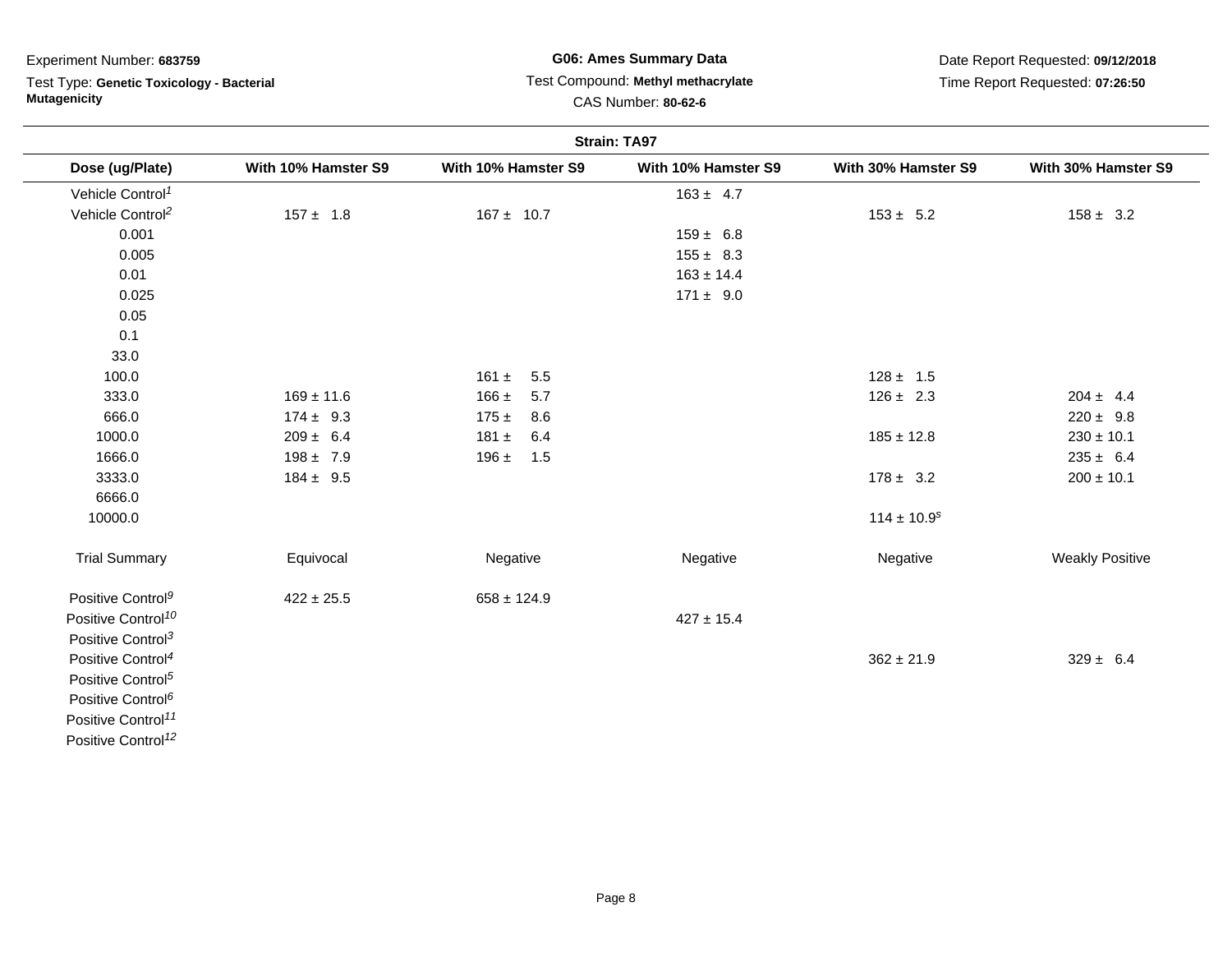# Test Type: **Genetic Toxicology - Bacterial Mutagenicity**

# **G06: Ames Summary Data** Test Compound: **Methyl methacrylate**CAS Number: **80-62-6**

|                                |                     |                     | <b>Strain: TA97</b> |                     |  |
|--------------------------------|---------------------|---------------------|---------------------|---------------------|--|
| Dose (ug/Plate)                | With 30% Hamster S9 | With 30% Hamster S9 | With 30% Hamster S9 | With 30% Hamster S9 |  |
| Vehicle Control <sup>1</sup>   |                     | $189 \pm 11.0$      | $178 \pm 15.4$      | $210 \pm 9.1$       |  |
| Vehicle Control <sup>2</sup>   | $167 \pm 12.9$      |                     |                     |                     |  |
| 0.001                          |                     |                     |                     | $193 \pm 7.7$       |  |
| 0.005                          |                     |                     | $183 \pm 13.0$      | $216 \pm 7.2$       |  |
| 0.01                           |                     | $232 \pm 11.2$      | $219 \pm 23.3$      | $190 \pm 10.3$      |  |
| 0.025                          |                     | $201 \pm 31.6$      | $186 \pm 1.5$       | $214 \pm 10.5$      |  |
| 0.05                           |                     | $287 \pm 20.3$      | $155 \pm 9.4$       |                     |  |
| 0.1                            |                     | $0 \pm 0.0^s$       |                     |                     |  |
| 33.0                           | $144 \pm 11.2$      |                     |                     |                     |  |
| 100.0                          | $146 \pm 4.2$       |                     |                     |                     |  |
| 333.0                          | $147 \pm 7.2$       |                     |                     |                     |  |
| 666.0                          |                     |                     |                     |                     |  |
| 1000.0                         | $161 \pm 3.8$       |                     |                     |                     |  |
| 1666.0                         | $171 \pm 9.8$       |                     |                     |                     |  |
| 3333.0                         | $184 \pm 3.5$       |                     |                     |                     |  |
| 6666.0                         | $184 \pm 7.3$       |                     |                     |                     |  |
| 10000.0                        |                     |                     |                     |                     |  |
| <b>Trial Summary</b>           | Negative            | Equivocal           | Negative            | Negative            |  |
| Positive Control <sup>9</sup>  |                     |                     |                     |                     |  |
| Positive Control <sup>10</sup> |                     |                     |                     |                     |  |
| Positive Control <sup>3</sup>  |                     | $442 \pm 24.0$      | $354 \pm 10.4$      | $496 \pm 21.3$      |  |
| Positive Control <sup>4</sup>  | $406 \pm 35.8$      |                     |                     |                     |  |
| Positive Control <sup>5</sup>  |                     |                     |                     |                     |  |
| Positive Control <sup>6</sup>  |                     |                     |                     |                     |  |
| Positive Control <sup>11</sup> |                     |                     |                     |                     |  |
| Positive Control <sup>12</sup> |                     |                     |                     |                     |  |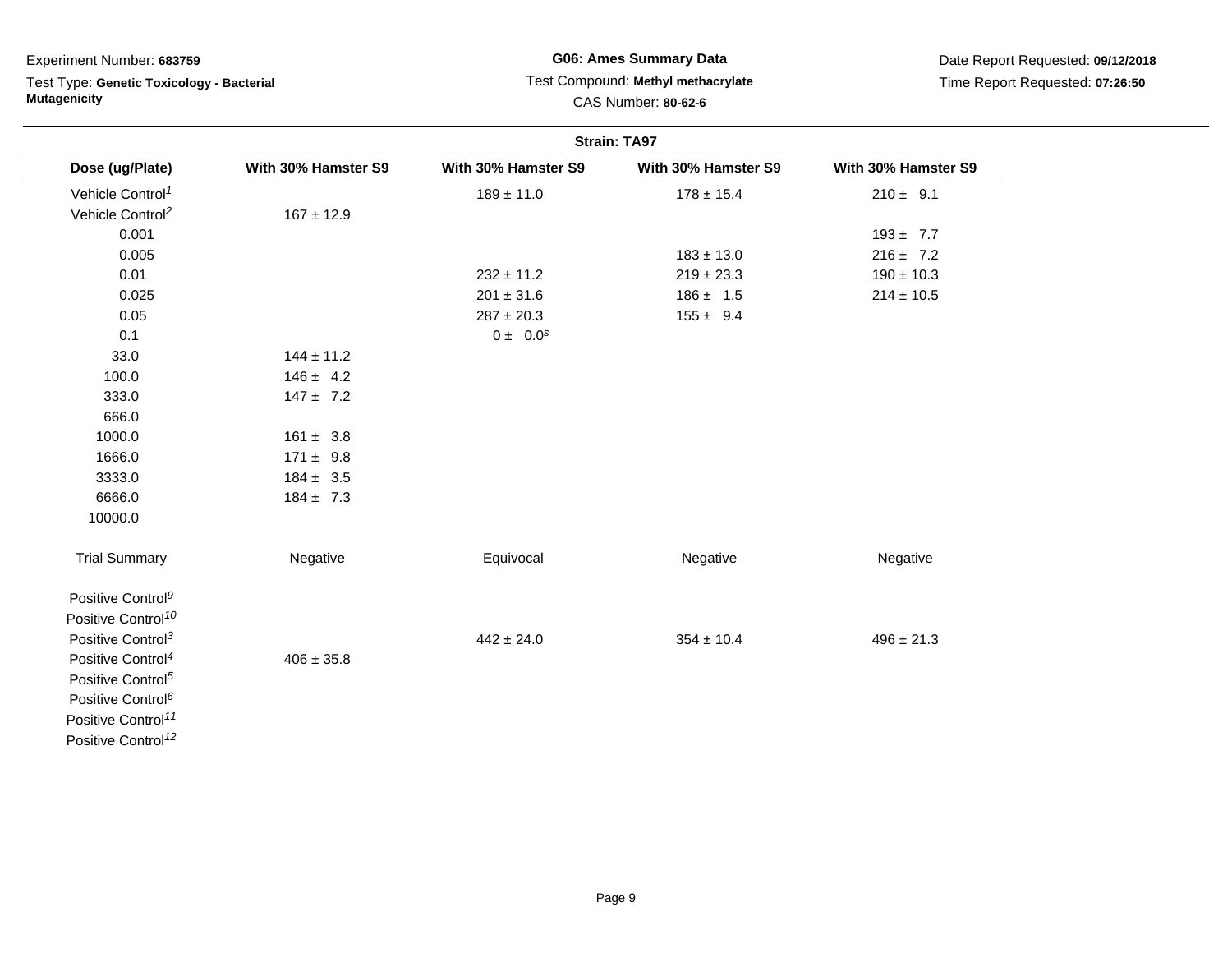Test Type: **Genetic Toxicology - Bacterial Mutagenicity**

## **G06: Ames Summary Data** Test Compound: **Methyl methacrylate**CAS Number: **80-62-6**

|                                |                   |                   | <b>Strain: TA98</b>    |                        |                     |
|--------------------------------|-------------------|-------------------|------------------------|------------------------|---------------------|
| Dose (ug/Plate)                | <b>Without S9</b> | <b>Without S9</b> | <b>With 30% Rat S9</b> | <b>With 30% Rat S9</b> | With 30% Hamster S9 |
| Vehicle Control <sup>1</sup>   |                   | $26 \pm 3.2$      |                        | $37 \pm 4.3$           |                     |
| Vehicle Control <sup>2</sup>   | $23 \pm 3.5$      |                   | $42 \pm 4.5$           |                        | $37 \pm 4.9$        |
| 0.025                          |                   | $30 \pm 1.0$      |                        | $28 \pm 2.0$           |                     |
| 0.05                           |                   | $27 \pm 2.4$      |                        | $29 \pm 5.7$           |                     |
| 0.075                          |                   | $32 \pm 4.3$      |                        | $34 \pm 6.1$           |                     |
| 0.1                            |                   | $28 \pm 4.8$      |                        | $40 \pm 1.5$           |                     |
| 0.2                            |                   | $28 \pm 3.4$      |                        | $37\pm3.2$             |                     |
| 1.0                            |                   |                   |                        |                        |                     |
| 5.0                            |                   |                   |                        |                        |                     |
| 100.0                          | $16 \pm 1.5$      |                   | $34 \pm 1.0$           |                        | $27 \pm 1.2$        |
| 333.0                          | $16 \pm 0.6$      |                   | $39 \pm 1.0$           |                        | $24 \pm 2.1$        |
| 1000.0                         | $17 \pm 2.1$      |                   | $39 \pm 1.0$           |                        | $29 \pm 2.3$        |
| 3333.0                         | $21 \pm 2.7$      |                   | $29 \pm 1.7$           |                        | $20 \pm 3.2$        |
| 6666.0                         | $14 \pm 3.6^s$    |                   |                        |                        |                     |
| 10000.0                        |                   |                   | $18 \pm 2.0^s$         |                        | $18 \pm 1.7^s$      |
| <b>Trial Summary</b>           | Negative          | Negative          | Negative               | Negative               | Negative            |
| Positive Control <sup>3</sup>  |                   |                   |                        | $120 \pm 6.4$          |                     |
| Positive Control <sup>4</sup>  |                   |                   | $130 \pm 10.4$         |                        | $260 \pm 27.6$      |
| Positive Control <sup>13</sup> |                   | $462 \pm 29.8$    |                        |                        |                     |
| Positive Control <sup>14</sup> | $706 \pm 67.6$    |                   |                        |                        |                     |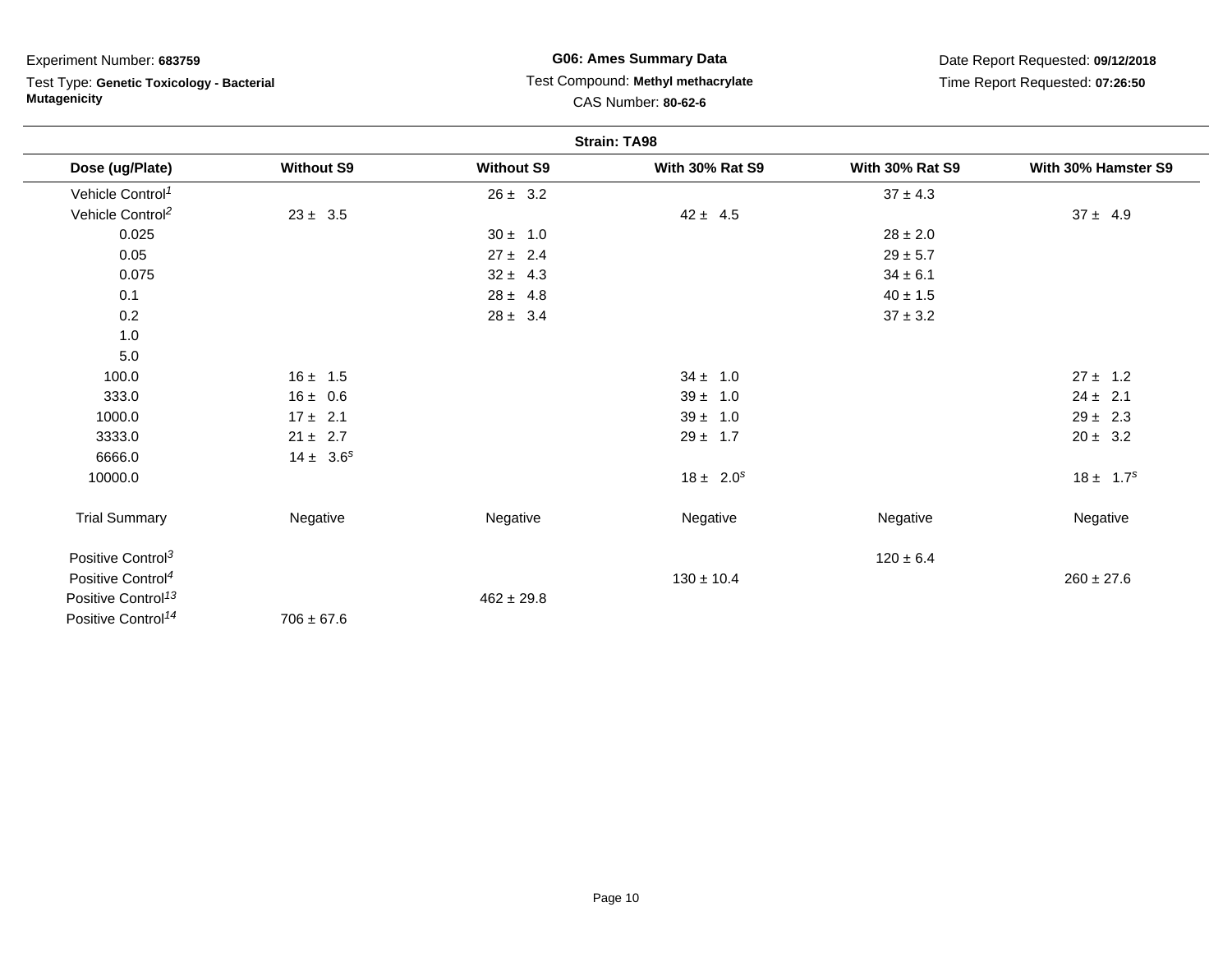Test Type: **Genetic Toxicology - Bacterial Mutagenicity**

**G06: Ames Summary Data** Test Compound: **Methyl methacrylate**CAS Number: **80-62-6**

Date Report Requested: **09/12/2018**Time Report Requested: **07:26:50**

#### **Strain: TA98**

| Dose (ug/Plate)                | With 30% Hamster S9 |
|--------------------------------|---------------------|
| Vehicle Control <sup>1</sup>   | $34 \pm 5.2$        |
| Vehicle Control <sup>2</sup>   |                     |
| 0.025                          | $27 \pm 0.6$        |
| 0.05                           | $30 \pm 0.9$        |
| 0.075                          | $33 \pm 4.9$        |
| 0.1                            | $31 \pm 5.0$        |
| 0.2                            | $23 \pm 3.5$        |
| $1.0$                          |                     |
| $5.0\,$                        |                     |
| 100.0                          |                     |
| 333.0                          |                     |
| 1000.0                         |                     |
| 3333.0                         |                     |
| 6666.0                         |                     |
| 10000.0                        |                     |
|                                |                     |
| <b>Trial Summary</b>           | Negative            |
| Positive Control <sup>3</sup>  | $469 \pm 15.9$      |
| Positive Control <sup>4</sup>  |                     |
| Positive Control <sup>13</sup> |                     |
| Positive Control <sup>14</sup> |                     |
|                                |                     |